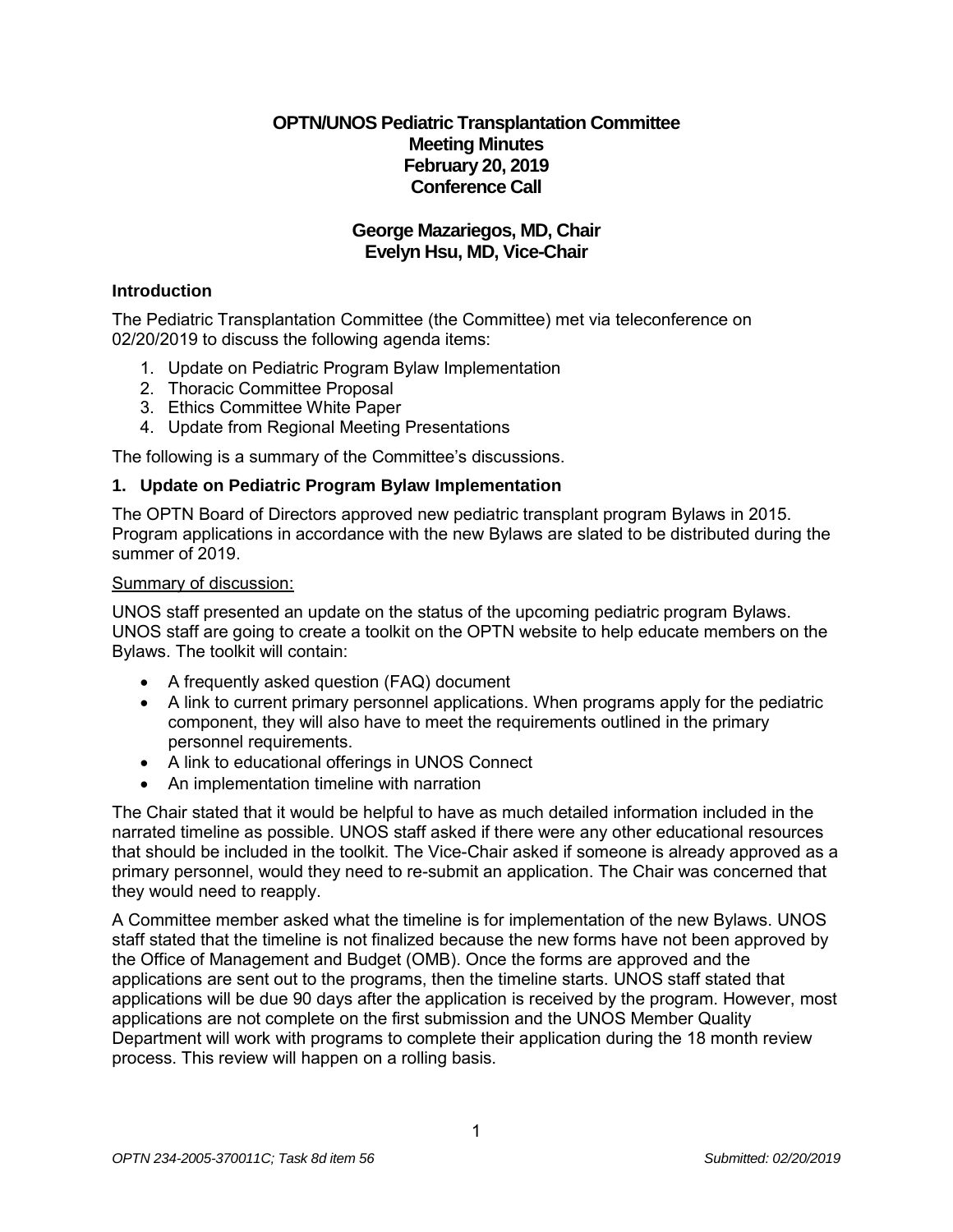A Committee member stated that some programs in his or her region were concerned that they would not be able to provide adequate documentation of certain aspects of the new requirements because they completed the requirements long ago. UNOS staff stated that the new Bylaws require a date of procurement and donor ID for verification of a procurement. Another Committee member mentioned that the organ procurement organization (OPO) that assisted on the recovery may have this documentation.

UNOS staff informed the Committee that the UNOS Member Quality Department are available to answer any specific questions. Committee members can send any questions to UNOS staff, who will get answers and present them on a future call. The Chair asked for more clarity surrounding the 18-month application review period and turnaround times.

### Next steps:

Committee members are encouraged to send any questions about the new Bylaws to UNOS staff.

# **2. Thoracic Committee Proposal**

The OPTN Thoracic Organ Transplantation Committee (Thoracic Committee) has a policy proposal titled, "Eliminate the Use of Donation Service Areas (DSAs) in Thoracic Distribution" out for public comment. The Chair of the Thoracic Committee presented the policy proposal to the Committee.

## Summary of Discussion:

The policy proposal will ensure that heart allocation policy is compliant with the Final Rule by removing the use of donation service area (DSA). Adult heart allocation policy was recently changed in October 2018, so the Thoracic Committee wanted to make minimal changes. They decided to replace DSA with a fixed distance circle around the donor hospital. The Thoracic Committee considered four different versions of a fixed distance circle allocation model before deciding on a 250 nautical mile (NM) circle. The proposal also removes policy language that permits prioritization of sensitized heart candidates, which became impractical without DSA, and it removes the term "zone" from OPTN policy and replaces it with actual distances.

The Thoracic Committee was mindful to use supporting evidence per the Final Rule. The proposed policy:

- Is based in sound medical judgement
- Seeks to achieve the best use of donated organs and promote patient access to transplantation
- Promotes the efficient management of organ placement

The Thoracic Committee strongly considered a 150 NM circle, but ultimately decided on 250 NM because this distance best balances broader sharing and travel time. The expected effect of the proposed policy on the pediatric population is the same as it is on adults. The change to adult heart allocation in October 2018 has resulted in an increased opportunity for transplant for pediatric recipients from adult donors. The current policy proposal is not expected to have a dramatic effect on outcomes for the pediatric population. Expected outcomes for the pediatric population were similar across the different models. The Thoracic Committee looked at many other subgroups in their policy development. Overall, programs with more sick candidates are less disadvantaged as a result of broader sharing. Transplant programs will be getting more offers from further away and transplant teams may need to travel more to procure organs, which may lead to higher costs. OPOs will also have to allocate organs to candidates that are further away from the donor hospital, so match runs will be longer.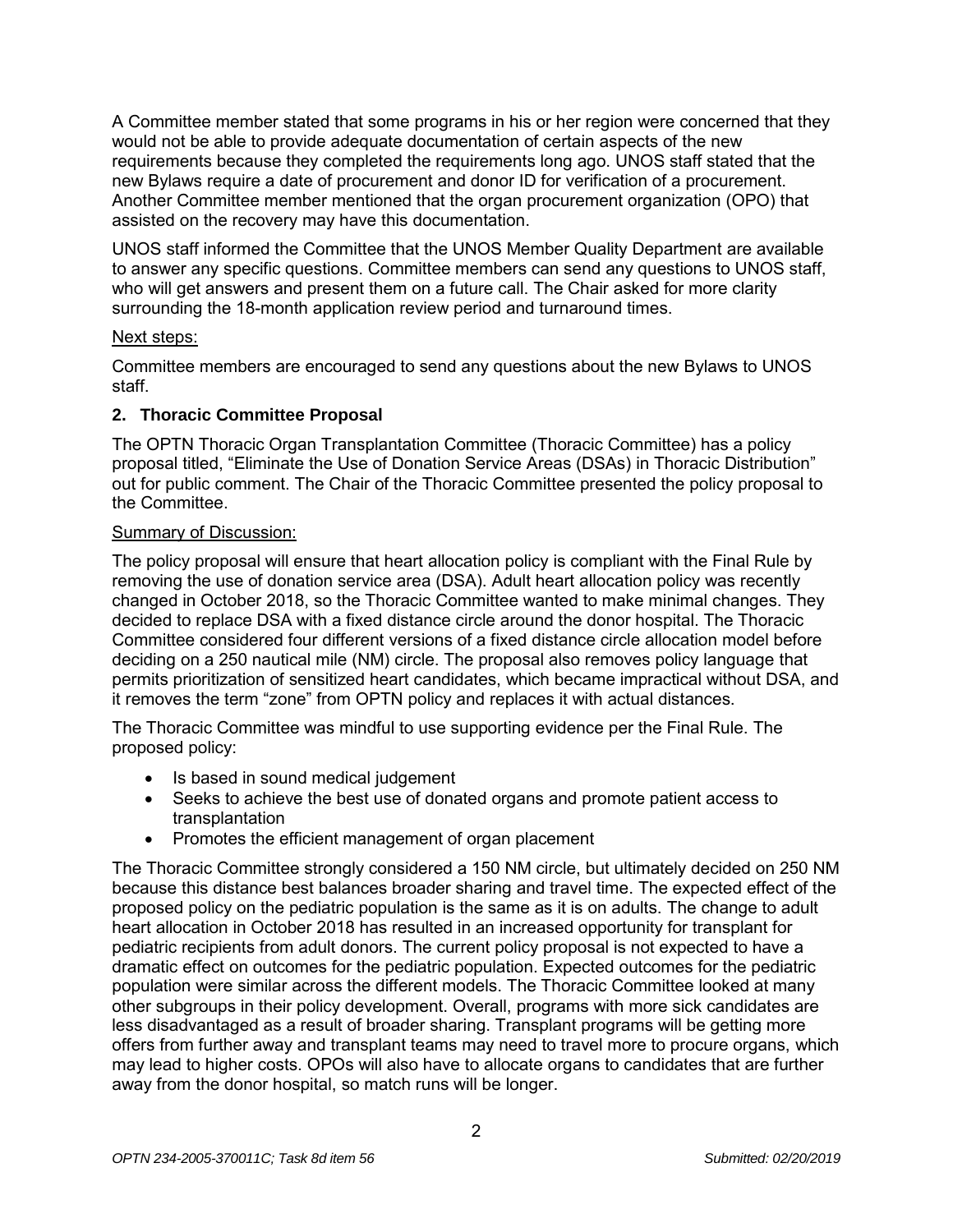The policy proposal will go before the OPTN Board of Directors at their June 2019 meeting. The Thoracic Committee is asking for specific feedback on the 250 NM circle and if they should propose a different distance.

A Committee member asked if there is any plan for a review board to address access for highly sensitized candidates. The Thoracic Committee discussed this idea but the current policy for highly sensitized candidates is not used very often and it is not practical within the proposed policy. However, the Thoracic Committee does want to collect more data on sensitized candidates in the future.

The Chair of the Pediatric Committee asked if it would be beneficial for pediatric allocation to have a larger circle than the 250 NM that is proposed. The Chair of the Thoracic Committee stated that pediatric donor allocation already goes out to 500 NM circle for pediatric candidates that are Status 1A. There a couple places in the country where pediatric candidates may lose some access to adult donors, but for most locations, pediatric candidates will have greater access to transplantation.

The Committee voted on: Do you recommend an alternative distance for thoracic distribution other than 250 NNM outlined in this proposal?

Results were as follows: 0 Yes; 7 No

The Committee voted on: What is your opinion of Eliminate the Use of Donation Service Areas (DSAs) in Thoracic Distribution?

Results were as follows: 3 Strongly Support; 3 Support; 1 Neutral/Abstain; 0 Oppose; 0 Strongly Oppose

## Next Steps:

UNOS staff will distribute a survey for the Committee Members to submit feedback on the presentations from the previous meeting. UNOS staff will draft and submit a public comment on the policy proposal based on these discussions on behalf of the Committee.

## **3. Ethics Committee White Paper**

The OPTN Ethics Committee has a white paper out for public comment titled, "Ethical Implications of Multi-Organ Transplants." A representative from the Ethics Committee presented the white paper to the Committee.

#### Summary of Discussion:

The multi-organ transplantation (MOT) system is not standardized across organ systems which has led to some confusion, a lack of consistency, and possibly inequity in the way that these organs are distributed. MOT rates have approximately doubled over the past six years and the Ethics Committee felt that there should be more guidance and clarity around MOT.

The Ethics Committee identified twelve ethical dilemmas that could exist in MOT and addressed each of these dilemmas in the white paper. For each dilemma, the Ethics Committee provided recommendations for other committees to use when they are developing MOT policies.

One of the ethical dilemmas addressed in the white paper is organ quality. Organs used in MOT tend to be of higher quality than organs used during single organ transplantation. This disadvantages single organ transplant candidates. The committees that oversee the distribution of these organs must make sure that the allocation of high quality organs to MOT candidates is ethically justified.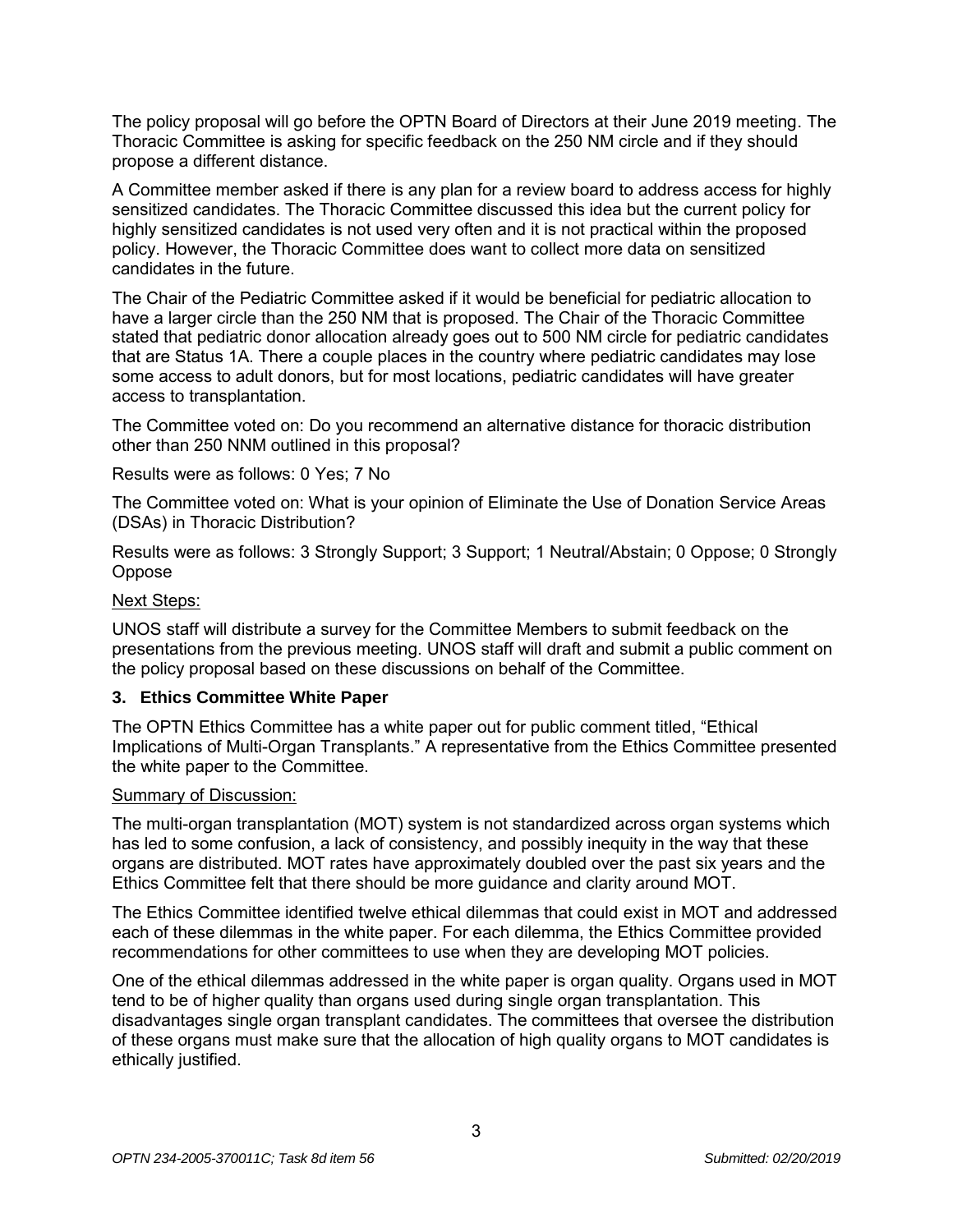Another ethical dilemma addressed in the white paper is relative futility. The mortality risk of MOT is greater than single organ transplantation and when an MOT recipient dies, they are taking more organs out of circulation. So, higher quality organs are going to patients with a lower likelihood of survival, which may be disadvantaging single organ transplant recipients. This may be ethically justified, but it is something that the individual committees must decide.

The Ethics Committee provided a number of recommendations in the white paper as well. One recommendation is to establish data reporting for MOT outcomes. The majority of MOT outcomes data is not publicly reported, so by making this data more available, there will be a greater ability to evaluate outcomes. The Ethics Committee also recommended that there should be minimum requirements for MOT that would include prioritization of medically-urgent candidates.

The Ethics Committee recommended the creation of additional "safety net" policies for MOT combinations so that patients who go through single organ transplantation can still be prioritized for a second organ as needed. And finally, the Ethics Committee recommended that committees minimize harm to subgroups that are already disadvantaged in access to transplants, such as children, minority populations, and highly sensitized patients.

The Chair of the Pediatric Committee asked how data was used to create the analysis and recommendations in the white paper, specifically if waitlist outcomes of the pediatric population were considered independently. The Ethics Committee member stated that they were only trying to use enough data to show where disparities may exist, but not why they exist. The Ethics Committee did look at the pediatric population, but ultimately felt that detailed data analysis would be better left up to the individual committees.

A Committee member asked if MOT includes kidney-pancreas (KP) transplants. The Ethics Committee representative stated that KP transplants were not included in the white paper for a number of reasons. First, KP transplants are relatively common in comparison to other MOT combinations, so the Ethics Committee felt that KP would overshadow other organ combinations. And second, KP transplants treat the same disease, so while they may be two organs, the Ethics committee considered them one transplant. The Committee member stated that KP transplants tend to take high quality organs from pediatric candidates and recommended that this be discussed in the paper. The Ethics Committee representative stated that the paper does not focus on pediatrics, which should be its own paper.

A Committee member stated that it is important that the prioritization of KP candidates over pediatric kidney candidates is discussed in the paper because it is a prevalent issue. It could be included in a separate paper, but the Pediatric Committee must be able to provide input on this issue. It should not be left up to individual committees because there is not always strong pediatric representation on the committees. The Chair stated that a project to address some of the MOT issues specific to the pediatric population could be an opportunity for collaboration across OPTN committees.

Another Committee member asked if the paper provided any recommendations on how to address inequity for disadvantaged populations. The Ethics Committee representative stated that this data would need to be better analyzed before making any policy changes.

The Committee voted on: What is your opinion of Ethical Implications of Multi-Organ Transplant?

Results were as follows: 0 Strongly Support; 5 Support; 1 Neutral/Abstain; 2 Oppose; 0 Strongly **Oppose**